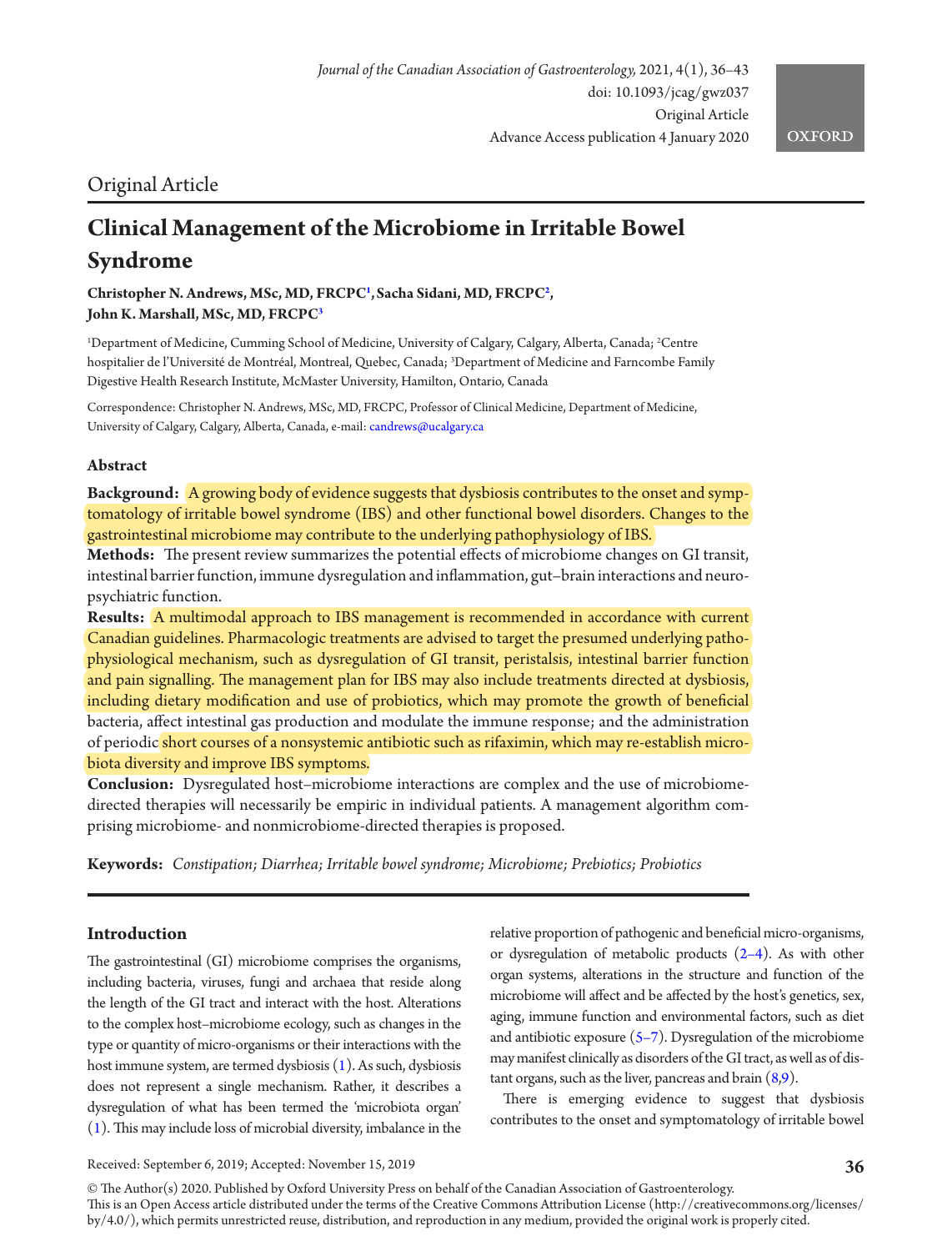syndrome (IBS) and other functional bowel disorders [\(10\)](#page-5-7). While research is still in its preliminary stages, this line of inquiry has the potential to categorize IBS patients according the subtype of microbiome dysfunction and may lead to a more individualized treatment approach. This review summarizes the alterations in microbiome composition and function that may contribute to the pathophysiology of IBS and proposes a rational approach to managing dysbiosis to improve clinical outcomes.

#### **Gut Microbiome**

The Human Microbiome Project characterizes humans as 'supraorganisms', or composites of the combined genomes of the host and the micro-organisms that live on or in the host ([11](#page-5-8)). These micro-organisms outnumber human cells by a factor of 10. There are approximately 20,000 protein-coding genes that make up the human genome. The coding capacity of the microbial genome is estimated to be 150-fold higher ([1\)](#page-5-0), which serves to extend the range of traits or functions that the human genome has not evolved ([11](#page-5-8)). These functions include the breakdown of dietary carbohydrates and proteins, production of short-chain fatty acids (SCFA, e.g., butyrate, propionate, acetate), synthesis of vitamins and amino acids, production of bile acids, modulation of lipid metabolism and storage, and detoxification of carcinogenic compounds [\(12\)](#page-5-9).

Most of the human microbiome is composed of organisms residing in the GI tract. The number and composition of microbiota lie along a continuum, with an estimated 10 to 1000 bacteria/gram in the stomach and duodenum,  $10^4$  to  $10^7\,\mathrm{bacteria}/$ gram in the jejunum and ileum, and  $10^{11}$  to  $10^{12}$  bacteria/gram in the colon  $(10,13)$  $(10,13)$  $(10,13)$ . Two phyla, Firmicutes and Bacteroidetes, make up about 90% of the bacterial microbiome ([12](#page-5-9)). The predominant genera in the intestinal lumen differ from those in the intestinal mucosa  $(14)$ , a consideration when interpreting the results of fecal sampling.

Microbial exposure begins in utero or during childbirth, with further microbiota expansion and diversification with exposure to food and the environment during early development  $(15,16)$  $(15,16)$ . The microbiome composition is affected by the method of birth (vaginal, Caesarean section) and the type of feeding (breast, formula) ([17](#page-5-14)[,18\)](#page-5-15). Many factors will influence which organisms are able to colonize the various ecological niches along the GI tract, such as intestinal function (e.g., acid production, peristalsis, transit time, barrier function), nutrition, the timing of microbial acquisition, and species adaptability in light of competitive pressures and the development of the host immune response. Early colonizing species are typically aerobic organisms (e.g., *Staphylococcus, Streptococcus*), whereas late colonizers are generally anaerobes (e.g., *Clostridium*) [\(10\)](#page-5-7).

The acquisition of the gut microbiome occurs in concert with the development of the infant's innate and adaptive immune systems. Colonizing bacteria are the first antigens, which serve to activate the

immature immune response, promote intestinal barrier function, establish immune tolerance and influence the infant's response to potential allergens ([19\)](#page-5-16). Immune effects of colonizing bacteria include activation of immunoglobulin-A (IgA), and interaction with Toll-like receptors to activate effector cells, such as macrophages, B cells and T-helper (Th1, Th2) cells. Also stimulated are regulatory T cells (Treg), which are required for immune tolerance [\(20](#page-5-17)) and which have been implicated in the development of allergy, autoimmunity and chronic inflammatory conditions [\(21\)](#page-5-18). These findings suggest that dysregulation of host–microbiome interactions may play a key role in the etiopathogenesis of IBS.

#### **Dysbiosis in IBS**

IBS is a common GI disorder with an estimated prevalence in Canada of 6 to 12% depending on the criteria used [\(22,](#page-5-19)[23\)](#page-5-20). According to the most recent guidelines by the Canadian Association of Gastroenterology (CAG), the recommended diagnostic criteria for IBS are the Rome IV criteria, which require abdominal pain ( $\geq 1$  day/week for  $\geq 3$  months) associated with defecation or a change in bowel habits  $(24)$ . Subtypes are constipation-predominant (IBS-C; >25% hard stools, <25% loose stools), diarrhea-predominant (IBS-D; >25% loose stools, <25% hard stools), mixed (IBS-M; >25% loose stools, >25% hard stools) and unclassified (IBS-U; <25% loose stools, <25% hard stools).

There are conflicting data as to whether there are alterations in the number or relative proportion of bacterial enterotypes in IBS. A *Prevotella*-dominant enterotype has been negatively associated with IBS symptom severity ([25](#page-5-22)); positively associated with IBS-D ([26\)](#page-5-23); and found to be no different in its expression in IBS versus healthy controls [\(27\)](#page-5-24). Similarly, an increased Firmicutes-to-Bacteroidetes ratio has been reported in some but not all studies ([28](#page-5-25)[,29\)](#page-5-26). In part, these inconsistent findings may be because the composition of the microbiome in eubiosis and dysbiosis has not been determined. There may also be differing results due to the populations studied (e.g., IBS subtype), how and in what part of the GI tract the samples were obtained, the molecular techniques used, or other factors [\(10,](#page-5-7)[30](#page-6-0)).

The microbiome is generally stable in adulthood but can be perturbed following an acute GI infection, the most common risk factor for the development of IBS. The estimated prevalence of post-infection IBS (PI-IBS) is 4 to 32% [\(31,](#page-6-1)[32](#page-6-2)). Changes to the microbiota in PI-IBS, such as depletion of butyrate-producing bacterial strains, suggest that similar alterations may occur in IBS [\(33,](#page-6-3)[34](#page-6-4)). The use of broad-spectrum, systemic antibiotics is also associated with an increased risk of IBS and non-IBS bowel symptoms [\(35,](#page-6-5)[36](#page-6-6)), but the effect of different antibiotics on microbiota depletion has not been extensively studied.

More controversial is the association between IBS and small intestinal bacterial overgrowth (SIBO) (reviewed in ref. ([37\)](#page-6-7)). A recent meta-analysis reported a higher prevalence of SIBO in IBS patients versus controls (odds ratio 4.7) [\(38\)](#page-6-8).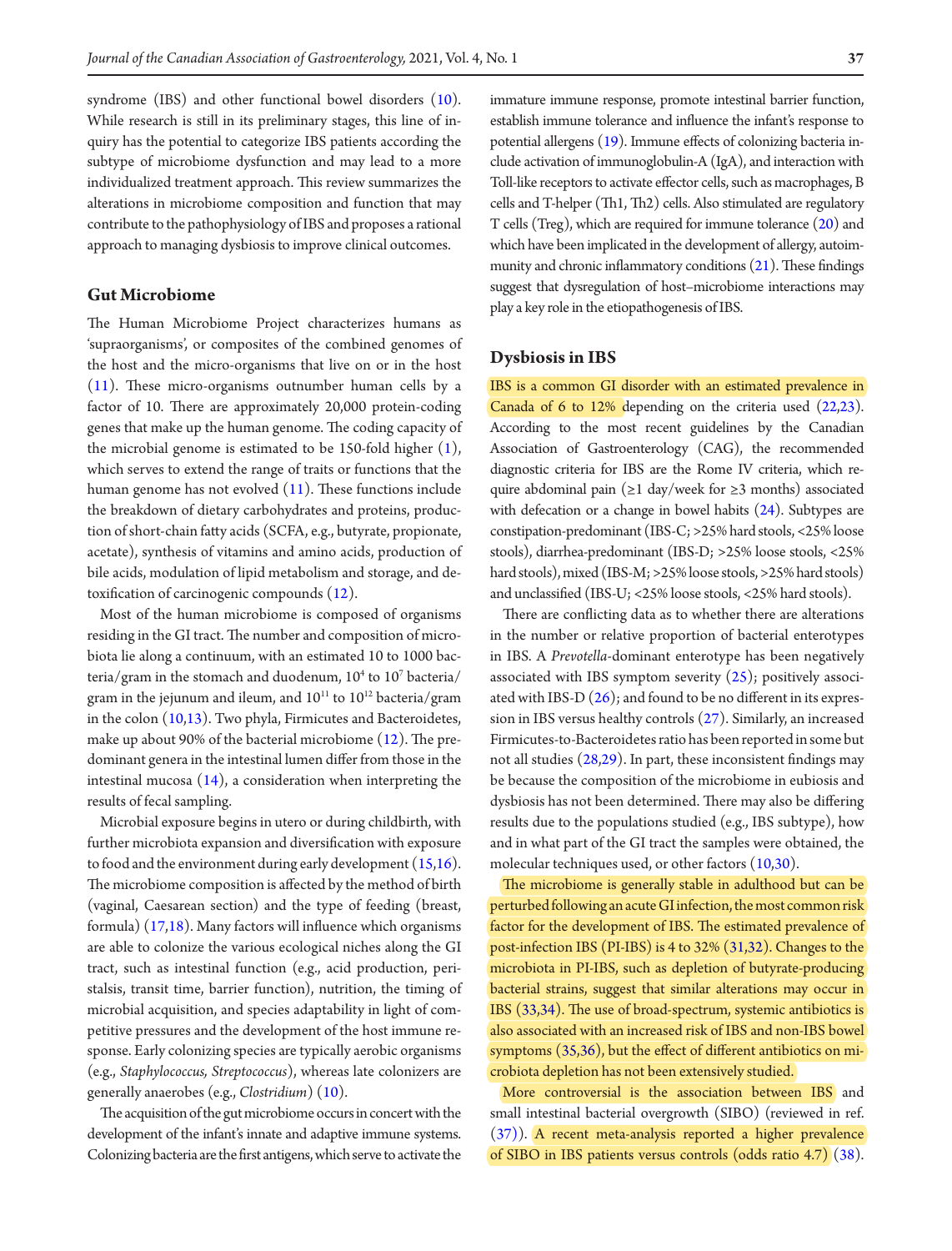Possible microbiota changes with SIBO include an increase in methane-producing bacteria, which may be associated with IBS symptoms such as abdominal distension, pain and flatulence ([39](#page-6-9)); and an increase in sulfate-producing strains, which may be associated with visceral hypersensitivity ([40](#page-6-10)). However, accurate diagnosis of SIBO is a challenge (reviewed in [[41](#page-6-11)]). The most common approach, hydrogen breath testing using glucose or lactulose substrate, has poor specificity and may be a more accurate measure of transit time than bacterial counts in the small intestine [\(42](#page-6-12)). Hydrogen and methane-based breath testing may be obtained according to current consensus recommendations ([43](#page-6-13)), however, the recent CAG guidelines suggest against performing hydrogen breath testing in patients with IBS [\(24](#page-5-21)). Stool cultures have little value since the microbiome of the small intestine differs greatly from that of the colon [\(14\)](#page-5-11).

Numerous pathophysiological mechanisms may contribute to the development of IBS, notably gut dysmotility, changes in intestinal barrier permeability, immune activation and inflammation, abnormal brain–gut interactions, hypersensitivity to visceral stimuli and psychological stressors  $(10)$ . Each of these mechanisms may be associated with specific changes to the microbiome, although it is more likely that the complex interactions among various species, and how this ecology influences the host immune response, will ultimately better describe the genesis of symptoms in IBS and other bowel disorders. The following summarizes how the microbiome may contribute to varying degrees to the underlying mechanisms in IBS.

#### **Gastrointestinal Transit**

GI transit time is inversely related to bacterial abundance and diversity, as suggested by the increasing bacterial count from the duodenum to the colon. Stool consistency is positively associated with the Bacteroides-Firmicutes ratio and the abundance of methane-producing species (e.g., *Methanobrevibacter smithii*) ([44](#page-6-14)). Bacterial  $\text{CH}_4^{}$  production has been associated with slower GI transit and constipation [\(25,](#page-5-22)[45](#page-6-15)), with some data indicating that *M. smithii* is more abundant in IBS-C [\(46](#page-6-16)[,47\)](#page-6-17). Two studies have reported that the nonsystemic antibiotic rifaximin accelerated colon transit, which was associated with a reduction in CH<sub>4</sub> production and improvements in stool frequency and consist- $\frac{\text{ency (48,49)}}{\text{A}}$  $\frac{\text{ency (48,49)}}{\text{A}}$  $\frac{\text{ency (48,49)}}{\text{A}}$  $\frac{\text{ency (48,49)}}{\text{A}}$  Caveat is that  $\text{CH}_4$  production in clinical studies is generally estimated from breath methane testing, which may not accurately reflect  $\mathrm{CH}_4^{}$  production in the colon ([50](#page-6-20)).

## **Intestinal Barrier Function**

Intestinal barrier dysfunction and increased permeability have been implicated primarily in IBS-D and PI-IBS  $(51)$  $(51)$  $(51)$ . It has been reported that alterations in intestinal permeability in IBS-D are associated with decreased expression of tight-junction proteins such as zonula occludens-1 (ZO-1) and occludin; reduced occludin expression was correlated with duration of IBS symptoms and abdominal pain severity scores [\(52\)](#page-6-22).

Commensal bacteria may have direct effects on the mucosal layer and the intestinal epithelial cells that make up the intestinal barrier. *Lactobacillus* have been shown to increase the expression of mucin in intestinal cell lines, blocking the adherence of bacteria (*Helicobacter pylori, Pseudomonas aeruginosa*), fungi (e.g., *Candida albicans*) and parasites (e.g., *Entamoeba histolytica*) that degrade mucus  $(51)$  $(51)$  $(51)$ . Re-establishing commensal bacterial populations with probiotics can promote tight-junction and barrier repair (reviewed in ref. [\(53\)](#page-6-23)). Some strains of adhesive lactobacilli and bifidobacteria have been shown in vitro to inhibit the adhesion of GI pathogens to intestinal cells through active mechanisms (reviewed in ref.  $(54)$ ) and niche competition  $(55)$ , and to inhibit cell invasion by pathogens  $(56)$  $(56)$ . In vitro and animal models have indicated that commensals also have antimicrobial effects through the production of metabolites such as lactic acid, which has activity against *Helicobacter pylori* [\(57,](#page-6-27)[58](#page-6-28)); bacteriocins, which inhibit colonization by *Clostridium difficile* ([59\)](#page-6-29), *Staphylococcus aureus* [\(60\)](#page-6-30), *Listeria monocytogenes* [\(61\)](#page-6-31), and vancomycin-resistant enterococci [\(62](#page-6-32)); and antimicrobial peptides (e.g., cathelicidin, defensins), which promote mucus synthesis and intestinal epithelial repair [\(63](#page-6-33)[,64\)](#page-6-34). Rifaximin has been shown to alter the attachment and internalization of pathogenic bacteria [\(65\)](#page-6-35), which may be due in part to changes to the physiology of epithelial cells [\(66\)](#page-6-36). In travellers' diarrhea, rifaximin reduced the expression of bacterial virulence factors, an effect that appeared to be partially mediated by downregulation of matrix metalloproteinase (MMP)-9, an enzyme that degrades barrier function ([67\)](#page-6-37). In an animal model of colitis, rifaximin reduced bacterial translocation to mesenteric lymph nodes, which was associated with a reduction in proinflammatory cytokines [\(68\)](#page-6-38). Some authors have suggested that impaired barrier function may not directly cause IBS symptoms, but may be associated with inflammation and altered sensorimotor function [\(69\)](#page-6-39).

#### **Immune Dysregulation and Inflammation**

Loss of barrier integrity may be associated with increased passage of commensal and pathogenic bacteria across the intestinal epithelium, resulting in immune activation and subclinical inflammation. Barrier translocation has been shown to be partly regulated by mast cells in IBS patients  $(70)$  $(70)$  $(70)$ , although it is unclear if the number of mast cells is elevated in IBS or whether such increases are associated with symptoms  $(69)$  $(69)$  $(69)$ . Of greater importance to IBS-related visceral hypersensitivity and abdominal pain are the pro-inflammatory mediators produced by mast cells (e.g., histamine, proteases, prostaglandins, serotonin), and the proximity of mast cells to enteric nerves ([71](#page-6-41)-74).

Dysbiosis may also be associated with alterations in the innate immune response, notably increased expression of Tolllike receptors (e.g., TLR-4 and -5) by macrophages and the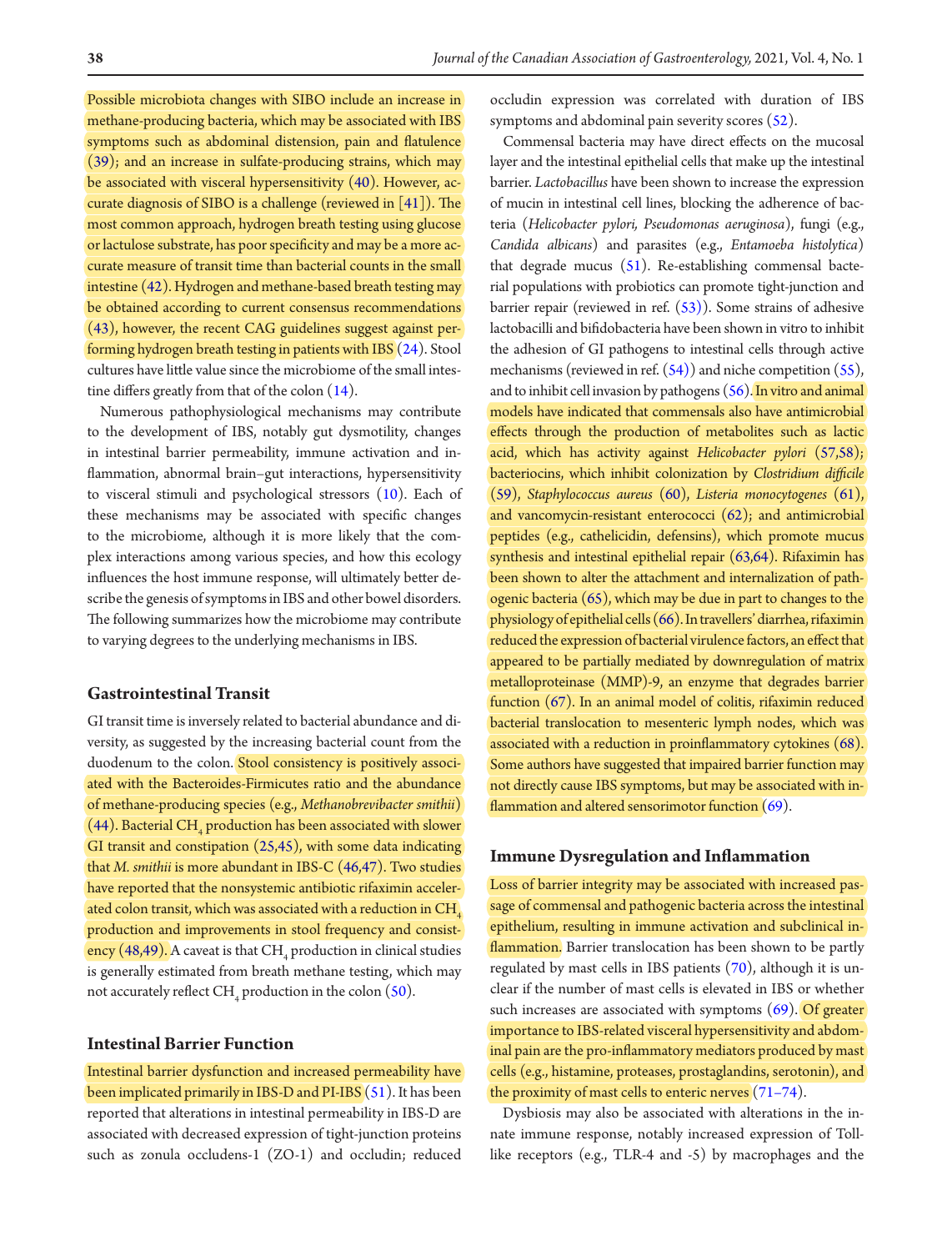release of TLR-associated cytokines (e.g., interleukin-1β, IL-6, IL-8, tumour necrosis factor [TNF]-α) [\(75–](#page-6-43)[77](#page-6-44)). Serum levels of IL-6, IL-8 and TNF-α have been proposed as an immune biomarker of IBS [\(78\)](#page-6-45) but this requires further validation.

The adaptive immune response has been less studied in IBS, although a recent study found a significant increase in CD4+T cells expressing the gut-homing marker integrin  $\beta$ 7 [\(79\)](#page-6-46). In addition, there are data to suggest dysregulation of the normal balance of Th1/Th2 subsets, with IBS patients demonstrating elevated baseline levels of proinflammatory cytokines, such as IL-1β, TNF-α and IL-6 [\(80](#page-6-47)). This profile of elevated IL-1 $\beta$  and TNF- $\alpha$  has been linked to abdominal cramps, pain, nausea/vomiting and delayed gastric emptying in functional dyspepsia [\(81](#page-6-48)) and may be a factor in IBS symptomatology. Gene polymorphisms affecting Th cytokines have also been reported to be overrepresented in IBS patients compared to controls [\(82](#page-6-49)). An emerging area of interest is epigenetic changes to pro-inflammatory factors (e.g., NF-κB, hypoxia-inducible factor) by SCFAs such as butyrate, which promotes Treg differentiation [\(83](#page-6-50)[–85](#page-6-51)). Butyrate has been shown in vitro to inhibit the pro-inflammatory response (Th1 response, interferon-γ production), an effect that is partially mitigated by acetate and propionate [\(86](#page-7-0)).

#### **Gut–Brain Axis and Neuropsychiatric Function**

The concept of a gut–brain axis with bidirectional communication between the central and enteric nervous systems (CNS, ENS) was introduced almost four decades ago [\(87\)](#page-7-1). Psychological factors (e.g., stress, depression, anxiety) have long been accepted as contributing to IBS. A recent metaanalysis found that levels of depression (standard mean difference 0.76) and anxiety (SMD 0.84) were higher in IBS patients compared to healthy controls [\(88](#page-7-2)). Chronic stress and depression are now known to alter the microbiota, increasing Escherichia coli*, Pseudomonas* and Enterobacteriaceae and decreasing Lactobacilli and Faecalibacteria ([89,](#page-7-3)[90](#page-7-4)).

Conversely, changes to the microbiota may affect neuropsychiatric function via several possible mechanisms. Microbiota produce a variety of neurotransmitters, such as norepinephrine (*Escherichia, Bacillus, Saccharomyces*), serotonin (*Escherichia, Streptococcus, Candida*), γ-amino butyric acid (GABA) (*Lactobacillus, Bifidobacterium*), acetylcholine (*Lactobacillus*) and dopamine (*Bacillus*) ([91](#page-7-5)). *Lactobacillus* has been shown in animal studies to increase GABA mRNA expression in the brain, an effect not found in vagotomized mice [\(92\)](#page-7-6). A small study in healthy women reported that probiotic consumption was associated with changes in connectivity to the midbrain, a region involved in visceral pain sensitivity and emotional processing ([93](#page-7-7)). Also noteworthy is the elevated level of serotonin produced by mast cells and enterochromaffin cells in the GI tract of IBS patients, which has been significantly correlated with abdominal pain severity [\(64\)](#page-6-34).

Studies of fecal microbiota transfer (FMT) from IBS patients to rodents have reported the development of IBS features (accelerated GI transit, intestinal barrier dysfunction, immune activation) and symptoms (anxiety, hypersensitivity to colonic distension) following transplantation ([94](#page-7-8)[,95\)](#page-7-9). Microbiota changes included an increase in Enterobacteriaceae and a decrease in bifidobacteria. Recent authors have proposed a microbial signature of psychological distress in IBS based on an association of *Proteobacteria* abundance with anxiety, depression and stress perception; decreased Lachnospiraceae with depression and increased Bacteroidaceae with anxiety ([96](#page-7-10)).

#### **Therapeutic Strategies**

The current Canadian practice guidelines recommend a number of therapeutic strategies to manage IBS ([24](#page-5-21)). Psychological therapies include cognitive-behavioural therapy and hypnotherapy. Medical therapies include antispasmodics (e.g., dicyclomine, hyoscine, pinaverium) and antidepressants (e.g., tricyclics, selective serotonin reuptake inhibitors). In addition, the guidelines acknowledge that treatments directed at dysbiosis may also be beneficial. Such therapies may include the following:

#### Dietary Modification

There is very low-quality evidence to support a low FODMAP (fermentable oligosaccharides, disaccharides, monosaccharides, polyols) diet to alter colonic microbiota production of gases and SCFAs, and to improve abdominal pain, bloating, frequency and urgency in IBS ([24\)](#page-5-21). The evaluation of the evidence quality is based on the general difficulty of performing dietary studies. However, the full restriction phase of the diet is not recommended long-term and should be implemented with the guidance of a dietitian. Other recommended treatments are soluble fibre and psyllium, which provide bulk, are fermented to SCFAs and promote the growth of lactobacilli and bifidobacteria by lowering colonic pH [\(97](#page-7-11)). An elemental diet may also be beneficial in patients with bacterial overgrowth ([98](#page-7-12)). Gluten-free diets and wheat bran supplementation do not appear to be helpful in the management of IBS.

#### Probiotics/Prebiotics

Probiotics appear to improve global symptoms, abdominal pain, bloating and flatulence scores based on meta-analysis ([24\)](#page-5-21). Although the effects of probiotics are modest, the safety profile is very good [\(99](#page-7-13)). However, despite numerous studies, there are significant limitations to the evidence base, such as the use of widely variable strains or combinations of microbial species, and uncertainty as to the viability and constituents of commercial products due to a lack of regulations to ensure product quality [\(24](#page-5-21)).

Prebiotics do not appear to improve GI symptoms in IBS patients, according to a recent meta-analysis [\(98\)](#page-7-12). There was no difference with prebiotics versus placebo with respect to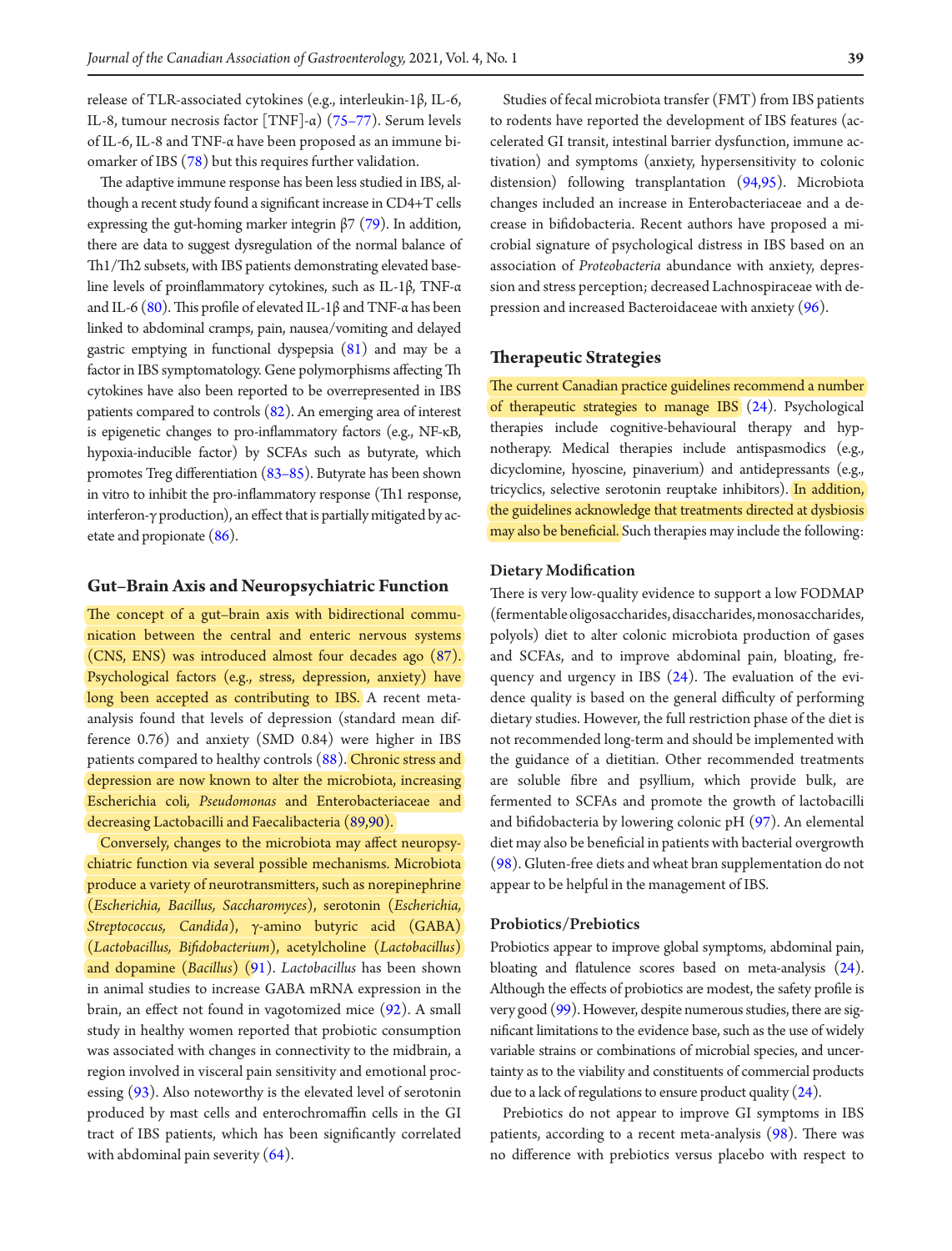abdominal pain, bloating and flatulence, although there was some improvement in flatulence severity.

#### Antibiotics

Broad-spectrum antibiotics (e.g., amoxicillin, rifaximin, ciprofloxacin) are commonly used in SIBO ([100\)](#page-7-14), and a number of studies have investigated broad-spectrum antibiotics in IBS, primarily to target bacterial overgrowth. Neomycin has been shown to improve IBS symptom scores [\(101\)](#page-7-15) but most patients fail to respond to retreatment ([102](#page-7-16)). Similarly, retreatment is often ineffective with doxycycline, amoxicillin/clavulanate and ciprofloxacin, an effect attributed to early development of antibiotic resistance ([102,](#page-7-16)[103](#page-7-17)). A further concern is systemic adverse effects with these agents.

Rifaximin is a nonsystemic antibiotic that has been shown in multiple clinical trials to be effective in improving global IBS symptoms, bloating, abdominal pain and stool consistency ([104](#page-7-18)[,105](#page-7-19)). Rifaximin was recently approved for nonconstipation IBS in Canada, and is recommended for the treatment of IBS by the American College of Gastroenterology ([106](#page-7-20)). A metagenomic analysis of patients with GI and liver diseases reported that rifaximin was associated with a significant increase in Lactobacilli without significant alterations in the overall gut ecology ([107](#page-7-21)). A second analysis in nonconstipation IBS reported an increase in bacterial diversity with rifaximin, including a reduction in *Clostridium* and a shift in the Firmicutes/Bacteroidetes ratio [\(108\)](#page-7-22). These changes in the composition of the microbiota may contribute to an anti-inflammatory effect at the level of the intestinal mucosa

([106](#page-7-20)). Several authors have noted that rifaximin is an agonist of the pregnane X receptor (PXR) [\(109](#page-7-23)), which inhibits nuclear factor (NF)-κB and its transcription of proinflammatory cytokines, such as TNF-α. Rifaximin has been shown to downregulate NF-κB genes and improve recovery from colitis symptoms in PXR-humanized animal models but not in PXRnull mice [\(110\)](#page-7-24), suggesting that the anti-inflammatory effect is mediated by PXR. In addition, rifaximin appears to have direct effects on bacterial metabolism, colonic methane production and the expression of virulence factors [\(48](#page-6-18)[,111,](#page-7-25)[112](#page-7-26)), as well as effects on host mucosal inflammation and bacterial attachment ([112](#page-7-26)). Repeated courses of rifaximin do not appear to significantly alter the antibiotic sensitivity of microbiota [\(113](#page-7-27)).

#### Fecal Microbiota Transplantation (FMT)

This approach is novel and not currently recommended outside of clinical trials. Two recent trials have reported conflicting results. A double-blind study in patients with moderate-tosevere IBS reported symptom relief (>75 points on the IBS Symptom Severity Score) in 65% of active-treatment patients versus 43% of controls ([114](#page-7-28)). In contrast, a study involving a similar population found that FMT was effective in altering the microbiome but there were greater improvements in symptom and quality of life scores with placebo [\(115](#page-7-29)). These differences may be due to the patient populations, the study methodology or the microbial diversity or donor samples, which has been shown to be a predictor of successful transplantation ([116\)](#page-7-30).



<span id="page-4-0"></span>Figure 1. Proposed therapeutic approach to managing the microbiome in IBS. It should be noted that the actual management approach to any given IBS patient will depend on multiple factors; the therapeutic strategies shown should not imply that microbiome-related approaches should be tried before nonmicrobiome related therapies. A multimodal approach comprising dietary/lifestyle, medical, and/or psychological therapies may be required [\(24](#page-5-21)).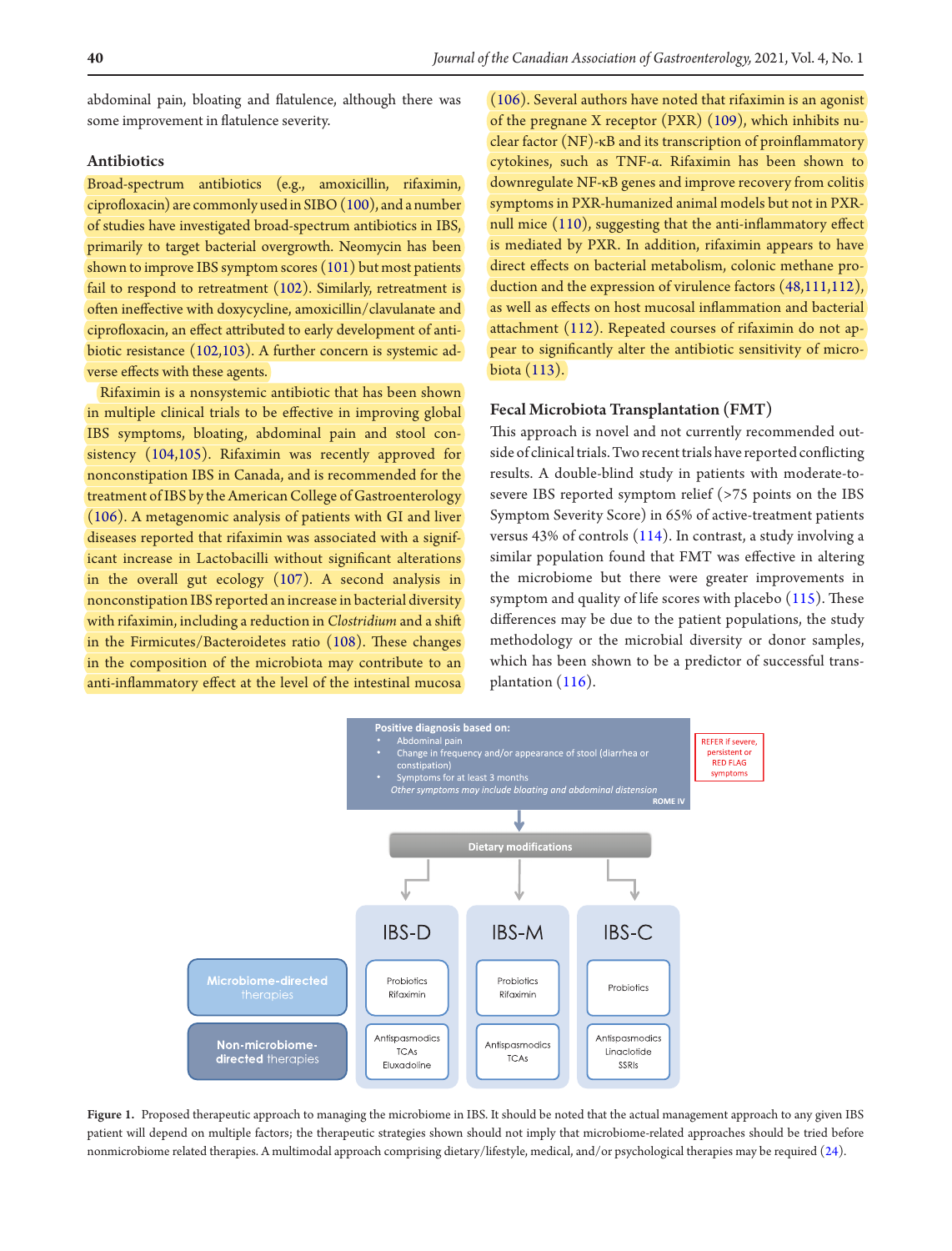#### **Clinical Management**

IBS is currently managed according to the predominant symptoms of pain, diarrhea (IBS-D) or constipation (IBS-C), with pharmacologic treatments targeting the presumed underlying dysfunction, such as GI transit (e.g., loperamide, eluxadoline, laxatives), peristalsis (antispasmodics), epithelial ion channels (linaclotide) or pain signalling (e.g., tricyclic antidepressants). This approach is necessarily empiric since the underlying pathophysiology is unknown, may differ in subgroups of patients or may evolve over time in individual patients.

Therapies that address the dysbiosis associated with IBS may be added to this management plan [\(Figure 1](#page-4-0)). Dietary modifications and the use of probiotics may promote the growth of beneficial Lactobacilli and Bifidobacteria, alter intestinal gas production  $(\text{CH}_{4}$ ,  $\text{H}_{2})$  and modulate the immune response. Periodic short courses of the antibiotic rifaximin may also be effective in reducing the pro-inflammatory products of pathogenic bacteria and in re-establishing microbiota diversity, which may improve abdominal distension, pain and stool con-sistency [\(114–](#page-7-28)[116\)](#page-7-30).

Despite emerging evidence of the importance of dysbiosis in the pathophysiology of IBS, it should be noted that there is no consensus on how dysbiosis should be characterized. At present, eubiosis can only be defined retrospectively as changes to the microbiome that are presumed to underlie symptom improvement in individual patients rather than as a prospective goal of therapy. Preliminary attempts to develop a test for fecal dysbiosis have been unsuccessful ([117\)](#page-7-31), although fecal bacterial profiling may one day prove useful in predicting responders to treatments that target dysbiosis, such as a low FODMAP diet [\(118\)](#page-7-32). Thus, modulation of the microbiome will require an individualized and empiric strategy of dietary modification, probiotics and/or use of nonsystemic antibiotics in an effort to modify the complex ecology of dysregulated microbiome–host interactions in IBS patients.

#### **Acknowledgements**

C.N.A. has received honoraria from Abbvie, Allergan, Knight Pharma, Lupin, Medtronic and Pendopharm; research support from Allergan and Janssen; has been on advisory boards for Abbvie, Allergan, Cipher, Lupin, Medtronic and Newstrike Brands; and holds directorships in Callitas Health and Visceral Therapeutics Inc. S.S. has served on advisory boards for Lupin and Allergan; and as a speaker for Lupin. J.K.M. has received honoraria from AbbVie, Allergan, Bristol Meyer Squibb, Ferring, Roche, Janssen, Lilly, Lupin, Merck, Pfizer, Pharmascience, Shire and Takeda; and has been on advisory boards for AbbVie, Allergan, Bristol Meyer Squibb, Ferring, Janssen, Lupin, Merck, Pfizer, Pharmascience, Shire and Takeda. The authors acknowledge the editorial assistance of Steven Manners of Communications Lansdowne, with funding from Lupin Pharma Canada.

#### **References**

- <span id="page-5-0"></span>1. Gagliardi A, Totino V, Cacciotti F, et al. Rebuilding the gut microbiota ecosystem. Int J Environ Res Public Health 2018;15(8):E1679.
- <span id="page-5-1"></span>2. Giamarellos-Bourboulis E, Tang J, Pyleris E, et al. Molecular assessment of differences in the duodenal microbiome in subjects with irritable bowel syndrome. Scand J Gastroenterol 2015;50(9):1076–87.
- 3. Pozuelo M, Panda S, Santiago A, et al. Reduction of butyrate- and methane-producing microorganisms in patients with irritable bowel syndrome. Sci Rep 2015;5:12693.
- <span id="page-5-2"></span>4. Wahlström A, Sayin SI, Marschall HU, et al. Intestinal crosstalk between bile acids and microbiota and its impact on host metabolism. Cell Metab 2016;24:41–50.
- <span id="page-5-3"></span>5. Shin JH, Park YH, Sim M, et al. Serum level of sex steroid hormone is associated with diversity and profiles of human gut microbiome. Res Microbiol 2019;170:192–201.
- 6. Cao Y, Nguyen LH, Ma W, et al. Life course antibiotic use and alterations in the gut microbiome in a cohort of older men. Gastroenterology 2019;156(6 Suppl 1):Sa1910.
- <span id="page-5-4"></span>7. Reitmeier S, Clavel T, Neuhaus K, et al. Gut microbiota profiling in a prospective population cohort in relation to metabolic health. Gastroenterology 2019;156(6 Suppl 1):263.
- <span id="page-5-5"></span>8. Konturek PC, Haziri D, Brzozowski T, et al. Emerging role of fecal microbiota therapy in the treatment of gastrointestinal and extra-gastrointestinal diseases. J Physiol Pharmacol 2015;66(4):483–91.
- <span id="page-5-6"></span>9. Labus JS, Hollister EB, Jacobs J, et al. Differences in gut microbial composition correlate with regional brain volumes in irritable bowel syndrome. Microbiome 2017;5(1):49.
- <span id="page-5-7"></span>10. Simren M, Barbara G, Flint HJ, et al. Intestinal microbiota in functional bowel disorders: A Rome foundation report. Gut 2013;16(7):159–76.
- <span id="page-5-8"></span>11. Turnbaugh PJ, Ley RE, Hamady M, et al. The human microbiome project. Nature 2007;449(7164):804–10.
- <span id="page-5-9"></span>12. Schippa S, Conte MP. Dysbiotic events in gut microbiota: Impact on human health. Nutrients 2014;6(12):5786–805.
- <span id="page-5-10"></span>13. O'Hara AM, Shanahan F. The gut flora as a forgotten organ. EMBO Rep 2006;7:688e93.
- <span id="page-5-11"></span>14. Swidsinski A, Loening-Baucke V, Lochs H, et al. Spatial organization of bacterial flora in normal and inflamed intestine: A fluorescence in situ hybridization study in mice. World J Gastroenterol 2005;11(8):1131–40.
- <span id="page-5-12"></span>15. Barfield C, Davenport ES, Sivapathasundaram V, et al. Possible association between amniotic fluid micro-organism infection and microflora in the mouth. BJOG 2002;109:527–33.
- <span id="page-5-13"></span>16. Koenig JE, Spor A, Scalfone N, et al. Succession of microbial consortia in the developing infant gut microbiome. Proc Natl Acad Sci USA 2011;108 Suppl 1:4578–85.
- <span id="page-5-14"></span>17. Dominguez-Bello MG, De Jesus-Laboy KM, Shen N, et al. Partial restoration of the microbiota of cesarean-born infants via vaginal microbial transfer. Nat Med 2016;22(3):250–3.
- <span id="page-5-15"></span>18. Balmer SE, Scott PH, Wharton BA. Diet and faecal flora in the newborn: Lactoferrin. Arch Dis Child 1989;64(12):1685–90.
- <span id="page-5-16"></span>19. Cukrowska B. Microbial and nutritional programming – the importance of the microbiome and early exposure to potential food allergens in the development of allergies. Nutrients 2018;10:1541.
- <span id="page-5-17"></span>20. Akdis CA, Akdis M. Mechanisms of immune tolerance to allergens: Role of IL-10 and Tregs. J Clin Invest 2014;124(11):4678–80.
- <span id="page-5-18"></span>21. Tlaskalová-Hogenová H, Stepánková R, Hudcovic T, et al. Commensal bacteria (normal microflora), mucosal immunity and chronic inflammatory and autoimmune diseases. Immunol Lett 2004;93(2–3):97–108.
- <span id="page-5-19"></span>22. Thompson WG, Irvine EJ, Pare P, et al. Functional gastrointestinal disorders in Canada: First population-based survey using Rome II criteria with suggestions for improving the questionnaire. Dig Dis Sci 2002;47(1):225–35.
- <span id="page-5-20"></span>23. Palsson OS, van Tilburg MA, Simren M, et al. Population prevalence of Rome IV and Rome III irritable bowel syndrome (IBS) in the United States (US), Canada and the United Kingdom (UK) [Abstract Mo1642] Gastroenterology 2016;150:S739–740.
- <span id="page-5-21"></span>24. Moayyedi P, Andrews CN, MacQueen G, et al. Canadian Association of Gastroenterology clinical practice guideline for the management of irritable bowel syndrome (IBS). Can J Gastroenterol 2019;2(1):6–29.
- <span id="page-5-22"></span>25. Tap J, Derrien M, Törnblom H, et al. Identification of an intestinal microbiota signature associated with severity of irritable bowel syndrome. Gastroenterology 152(1):111–23.
- <span id="page-5-23"></span>26. Su T, Liu R, Lee A, et al. Altered intestinal microbiota with increased abundance of Prevotella is associated with high risk of diarrhea-predominant irritable bowel syndrome." Gastroenterol Res Pract 2018;5:6961783.
- <span id="page-5-24"></span>27. Liu HN, Wu H, Chen YZ, et al. Altered molecular signature of intestinal microbiota in irritable bowel syndrome patients compared with healthy controls: A systematic review and meta-analysis. Dig Liver Dis 2017;49(4):331–7.
- <span id="page-5-25"></span>28. Duan R, Zhu S, Wang B, et al. Alterations of gut microbiota in patients with irritable bowel syndrome based on 16S rRNA-targeted sequencing: A systematic review. Clin Transl Gastroenterol 2019;10(2):e00012.
- <span id="page-5-26"></span>29. Zhuang X, Tian Z, Li L, et al. Fecal microbiota alterations associated with diarrheapredominant irritable bowel syndrome. Front Microbiol 2018;9:1600.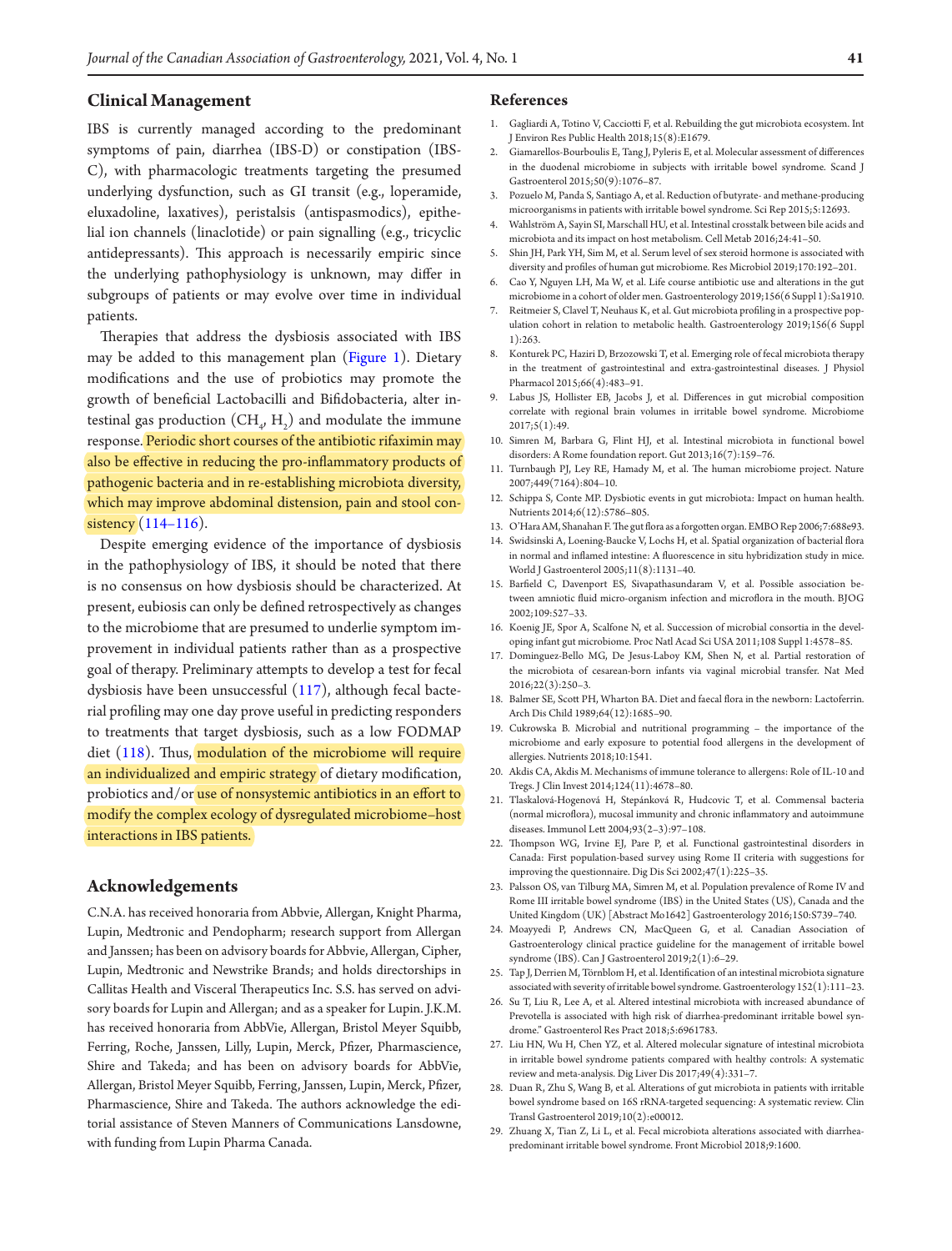- <span id="page-6-0"></span>30. Rinninella E, Raoul P, Cintoni M, et al. What is the healthy gut microbiota composition? a changing ecosystem across age, environment, diet, and diseases. Microorganisms 2019;7(1):E14.
- <span id="page-6-1"></span>31. Barbara G, Grover M, Bercik P, et al. Rome foundation working team report on postinfection irritable bowel syndrome. Gastroenterology 2019;156(1):46–58.e7.
- <span id="page-6-2"></span>32. Spiller R, Garsed K. Postinfectious irritable bowel syndrome. Gastroenterology 2009;136:1979–88.
- <span id="page-6-3"></span>33. Jalanka J, Salonen A, Fuentes S, et al. Microbial signatures in post-infectious irritable bowel syndrome–toward patient stratification for improved diagnostics and treatment. Gut Microbes 2015;6(6):364–9.
- <span id="page-6-4"></span>34. Jalanka-Tuovinen J, Salojärvi J, Salonen A, et al. Faecal microbiota composition and host-microbe cross-talk following gastroenteritis and in postinfectious irritable bowel syndrome. Gut 2014;63(11):1737–45.
- <span id="page-6-5"></span>35. Krogsgaard LR, Engsbro AL, Bytzer P. Antibiotics: A risk factor for irritable bowel syndrome in a population-based cohort. Scand J Gastroenterol 2018;53(9):1027–30.
- <span id="page-6-6"></span>36. Maxwell PR, Rink E, Kumar D, et al. Antibiotics increase functional abdominal symptoms. Am J Gastroenterol 2002;97:104e8.
- <span id="page-6-7"></span>37. Ghoshal UC, Shukla R, Ghoshal U. Small intestinal bacterial overgrowth and irritable bowel syndrome: A bridge between functional organic dichotomy. Gut Liver 2017;11(2):196–208.
- <span id="page-6-8"></span>38. Chen B, Kim JJ, Zhang Y, et al. Prevalence and predictors of small intestinal bacterial overgrowth in irritable bowel syndrome: A systematic review and meta-analysis. J Gastroenterol 2018;53:807–18. 10.1007/s00535-018-1476-9. [Epub ahead of print].
- <span id="page-6-9"></span>39. Bures J, Cyrany J, Kohoutova D, et al. Small intestinal bacterial overgrowth syndrome. World J Gastroenterol 2010;16(24):2978–90.
- <span id="page-6-10"></span>40. Weinstock LB, Klutke CG, Lin HC. Small intestinal bacterial overgrowth in patients with interstitial cystitis and gastrointestinal symptoms. Dig Dis Sci 2008;53:1246–51.
- <span id="page-6-11"></span>41. Rao SSC, Bhagatwala J. Small intestinal bacterial overgrowth: Clinical features and therapeutic management. Clin Transl Gastroenterol 2019;10(10):e00078.
- <span id="page-6-12"></span>42. Yu D, Cheeseman F, Vanner S. Combined oro-caecal scintigraphy and lactulose hydrogen breath testing demonstrate that breath testing detects oro-caecal transit, not small intestinal bacterial overgrowth in patients with IBS. Gut 2011;60:334–40.
- <span id="page-6-13"></span>43. Rezaie A, Buresi M, Lembo A, et al. Hydrogen and methane-based breath testing in gastrointestinal disorders: The North American consensus. Am J Gastroenterol 2017;112:775–84.
- <span id="page-6-14"></span>44. Vandeputte D, Falony G, Vieira-Silva S, et al. Stool consistency is strongly associated with gut microbiota richness and composition, enterotypes and bacterial growth rates. Gut 2016;65(1):57-62.
- <span id="page-6-15"></span>45. Sahakian AB, Jee SR, Pimentel M. Methane and the gastrointestinal tract. Dig Dis Sci 2010;55(8):2135–43.
- <span id="page-6-16"></span>46. Kim G, Deepinder F, Morales W, et al. *Methanobrevibacter smithii* is the predominant methanogen in patients with constipation-predominant IBS and methane on breath. Dig Dis Sci 2012;57:3213–8.
- <span id="page-6-17"></span>47. Ghoshal U, Shukla R, Srivastava D, et al. Irritable bowel syndrome, particularly the constipation-predominant form, involves an increase in *Methanobrevibacter smithii*, which is associated with higher methane production. Gut Liver 2016;10(6):932–8.
- <span id="page-6-18"></span>48. Ghoshal UC, Srivastava D, Misra A. A randomized double-blind placebo-controlled trial showing rifaximin to improve constipation by reducing methane production and accelerating colon transit: A pilot study. Indian J Gastroenterol 2018;37(5):416–23.
- <span id="page-6-19"></span>49. Acosta A, Camilleri M, Shin A, et al. Effects of rifaximin on transit, permeability, fecal microbiome, and organic acid excretion in irritable bowel syndrome. Clin Transl Gastroenterol 2016;7:e173.
- <span id="page-6-20"></span>50. Di Stefano M, Mengoli C, Bergonzi M, et al. Breath methane excretion is not an accurate marker of colonic methane production in irritable bowel syndrome. Am J Gastroenterol 2015;110(6):891–8.
- <span id="page-6-21"></span>51. Camilleri M, Lasch K, Zhou W. Irritable bowel syndrome: Methods, mechanisms, and pathophysiology. The confluence of increased permeability, inflammation, and pain in irritable bowel syndrome. Am J Physiol Gastrointest Liver Physiol 2012;303(7):G775–85.
- <span id="page-6-22"></span>52. Bertiaux-Vandaële N, Youmba SB, Belmonte L, et al. The expression and the cellular distribution of the tight junction proteins are altered in irritable bowel syndrome patients with differences according to the disease subtype. Am J Gastroenterol 2011;106(12):2165–73.
- <span id="page-6-23"></span>53. Ohland CL, Macnaughton WK. Probiotic bacteria and intestinal epithelial barrier function. Am J Physiol Gastrointest Liver Physiol 2010;298(6):G807–19.
- <span id="page-6-24"></span>54. Servin AL. Antagonistic activities of lactobacilli and bifidobacteria against microbial pathogens. FEMS Microbiol Rev 2004;28(4):405–40.
- <span id="page-6-25"></span>55. Huang JY, Lee SM, Mazmanian SK. The human commensal *Bacteroides fragilis* binds intestinal mucin. Anaerobe 2011;17:137–41.
- <span id="page-6-26"></span>56. Hudault S, Liévin V, Bernet-Camard MF, et al. Antagonistic activity exerted in vitro and in vivo by Lactobacillus casei (strain GG) against Salmonella typhimurium C5 infection. Appl Environ Microbiol 1997;63(2):513–8.
- <span id="page-6-27"></span>57. Aiba Y, Suzuki N, Kabir AM, et al. Lactic acid-mediated suppression of Helicobacter pylori by the oral administration of *Lactobacillus salivarius* as a probiotic in a gnotobiotic murine model. Am J Gastroenterol 1998;93(11):2097–101.
- <span id="page-6-28"></span>58. Alakomi HL, Skytta E, Saarela M, et al. Lactic acid permeabilizes gram negative bacteria by disrupting the outer membrane. Appl Environ Microbiol 2000;66:2001–5.
- <span id="page-6-29"></span>59. Crowther GS, Baines SD, Todhunter SL, et al. Evaluation of NVB302 versus vancomycin activity in an in vitro human gut model of *Clostridium difficile* infection. J Antimicrob Chemother 2013;68(1):168–76.
- <span id="page-6-30"></span>60. Park Y-S, Shin W-S, Kim S-K. In vitro and in vivo activities of echinomycin against clinical isolates of Staphylococcus aureus. J Antimicrob Chemother 2007;61:163–8.
- <span id="page-6-31"></span>61. Dabour N, Zihler A, Kheadr E, et al. In vivo study on the effectiveness of pediocin PA-1 and Pediococcus acidilactici UL5 at inhibiting Listeria monocytogenes. Int J Food Microbiol 2009;133(3):225–33.
- <span id="page-6-32"></span>62. Millette M, Cornut G, Dupont C, et al. Capacity of human nisin- and pediocinproducing lactic acid bacteria to reduce intestinal colonization by vancomycinresistant enterococci. Appl Environ Microbiol 2008;1:1997–2003.
- <span id="page-6-33"></span>63. Yi H, Hu W, Chen S, et al. Cathelicidin-WA improves intestinal epithelial barrier function and enhances host defense against enterohemorrhagic *Escherichia coli* O157:H7 infection. J Immunol 2017;198(4):1696–705.
- <span id="page-6-34"></span>64. Eckmann L. Defence molecules in intestinal innate immunity against bacterial infections. Curr Opin Gastroenterol 2005;21:147–51.
- <span id="page-6-35"></span>65. Brown EL, Xue Q, Jiang ZD, et al. Pretreatment of epithelial cells with rifaximin alters bacterial attachment and internalization profiles. Antimicrob Agents Chemother 2010;54(1):388–96.
- <span id="page-6-36"></span>66. Schrodt C, McHugh EE, Gawinowicz MA, et al. Rifaximin-mediated changes to the epithelial cell proteome: 2-D gel analysis. PLoS One 2013;8(7):e68550.
- <span id="page-6-37"></span>67. Jiang ZD, Ke S, Dupont HL. Rifaximin-induced alteration of virulence of diarrhoea-producing *Escherichia coli* and *Shigella sonnei*. Int J Antimicrob Agents 2010;35(3):278–81.
- <span id="page-6-38"></span>68. Fiorucci S, Distrutti E, Mencarelli A, et al. Inhibition of intestinal bacterial translocation with rifaximin modulates lamina propria monocytic cells reactivity and protects against inflammation in a rodent model of colitis. Digestion 2002;66(4):246–56.
- <span id="page-6-39"></span>69. Hughes PA, Zola H, Penttila IA, et al. Immune activation in irritable bowel syndrome: Can neuroimmune interactions explain symptoms? Am J Gastroenterol 2013;108:1066–74.
- <span id="page-6-40"></span>70. Bednarska O, Walter SA, Casado-Bedmar M, et al. Vasoactive intestinal polypeptide and mast cells regulate increased passage of colonic bacteria in patients with irritable bowel syndrome. Gastroenterology 2017;153(4):948–60.e3.
- <span id="page-6-41"></span>71. Lee KN, Lee OY. The role of mast cells in irritable bowel syndrome. Gastroenterol Res Pract 2016;2016:2031480.
- 72. Cenac N, Andrews CN, Holzhausen M, et al. Role for protease activity in visceral pain in irritable bowel syndrome. J Clin Invest 2007;117:636–47.
- 73. Cremon C, Carini G, Wang B, et al. Intestinal serotonin release, sensory neuron activation, and abdominal pain in irritable bowel syndrome. Am J Gastroenterol 2011;106:1290–8.
- <span id="page-6-42"></span>74. Barbara G, Stanghellini V, De Giorgio R, et al. Activated mast cells in proximity to colonic nerves correlate with abdominal pain in irritable bowel syndrome. Gastroenterology 2004;126(3):693–702.
- <span id="page-6-43"></span>75. McKernan DP, Gaszner G, Quigley EM, et al. Altered peripheral toll-like receptor responses in the irritable bowel syndrome. Aliment Pharmacol Ther 2011;33(9):1045–52.
- 76. Brint EK, MacSharry J, Fanning A, et al. Differential expression of toll-like receptors in patients with irritable bowel syndrome. Am J Gastroenterol 2011;106(2):329–36.
- <span id="page-6-44"></span>77. Shukla R, Ghoshal U, Ranjan P, et al. Expression of Toll-like receptors, pro-, and anti-inflammatory cytokines in relation to gut microbiota in irritable bowel syndrome: The evidence for its micro-organic basis. J Neurogastroenterol Motil 2018;24(4):628–42.
- <span id="page-6-45"></span>78. Seyedmirzaee S, Hayatbakhsh MM, Ahmadi B, et al. Serum immune biomarkers in irritable bowel syndrome. Clin Res Hepatol Gastroenterol 2016;40(5):631–7.
- <span id="page-6-46"></span>79. Nasser Y, Petes C, Simmers C, et al. Activation of peripheral blood CD4+T-cells in IBS is not associated with gastrointestinal or psychological symptoms. Sci Rep 2019;9(1):3710.
- <span id="page-6-47"></span>80. Liebregts T, Adam B, Bredack C, et al. Immune activation in patients with irritable bowel syndrome. Gastroenterology 2007;132(3):913–20.
- <span id="page-6-48"></span>81. Liebregts T, Adam B, Bredack C, et al. Small bowel homing T cells are associated with symptoms and delayed gastric emptying in functional dyspepsia. Am J Gastroenterol 2011;106(6):1089–98.
- <span id="page-6-49"></span>82. Barkhordari E, Rezaei N, Mahmoudi M, et al. T-helper 1, T-helper 2, and T-regulatory cytokines gene polymorphisms in irritable bowel syndrome. Inflammation 2010;33(5):281–6.
- <span id="page-6-50"></span>83. Yuille S, Reichardt N, Panda S, et al. Human gut bacteria as potent class I histone deacetylase inhibitors in vitro through production of butyric acid and valeric acid. PLoS One 2018;13(7):e0201073.
- 84. Kelly CJ, Zheng L, Campbell EL, et al. Crosstalk between microbiota-derived shortchain fatty acids and intestinal epithelial HIF augments tissue barrier function. Cell Host Microbe 2015;17(5):662–71.
- <span id="page-6-51"></span>85. Furusawa Y, Obata Y, Fukuda S, et al. Commensal microbe-derived butyrate induces the differentiation of colonic regulatory T cells. Nature 2013;504(7480):446–50.